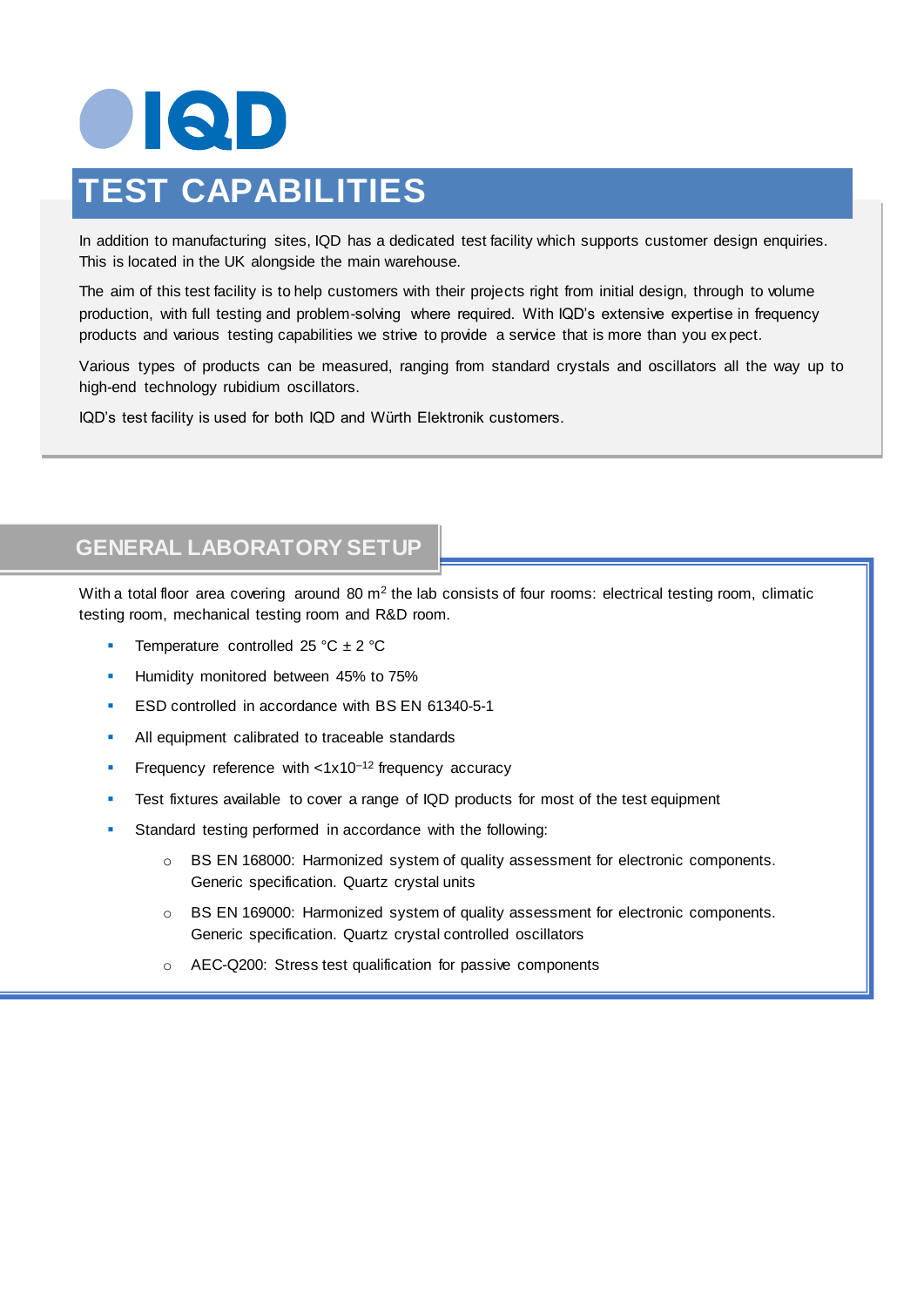## CRYSTALS

## **TESTING CAPABILITY**

In addition to standard laboratory network analysers, IQD has dedicated crystal measurement network analyser equipment which conforms to BE ES 60444 part 1 through to part 11.

IQD also has test fixtures to cover most crystals offered by IQD.

#### **Equipment**

- Saunders and Associate 250B
- Kolinker KH1820

#### **Measurement capability**

 Main crystal parameters: FL, FR, FS, C0, C1, CL, C0/C1, L, Q, trim, DLD, spurious, power, and more than 100 other crystal values and attributes

## **CRYSTAL BEHAVIOUR OVER TEMPERATURE**

IQD has three chambers dedicated to measuring crystal performance over temperature.

#### **Equipment**

- X2 Sunders and Associates W2200
- Saunders and Associates 4220MR (chamber)

#### **Measurement capability**

The following can be measured over a range of -55 to 150 °C:

FL, FR, FS, C0, C1, CL, C0/C1, L, Q, trim, DLD, spurious, power, and more than 100 other crystal values and attributes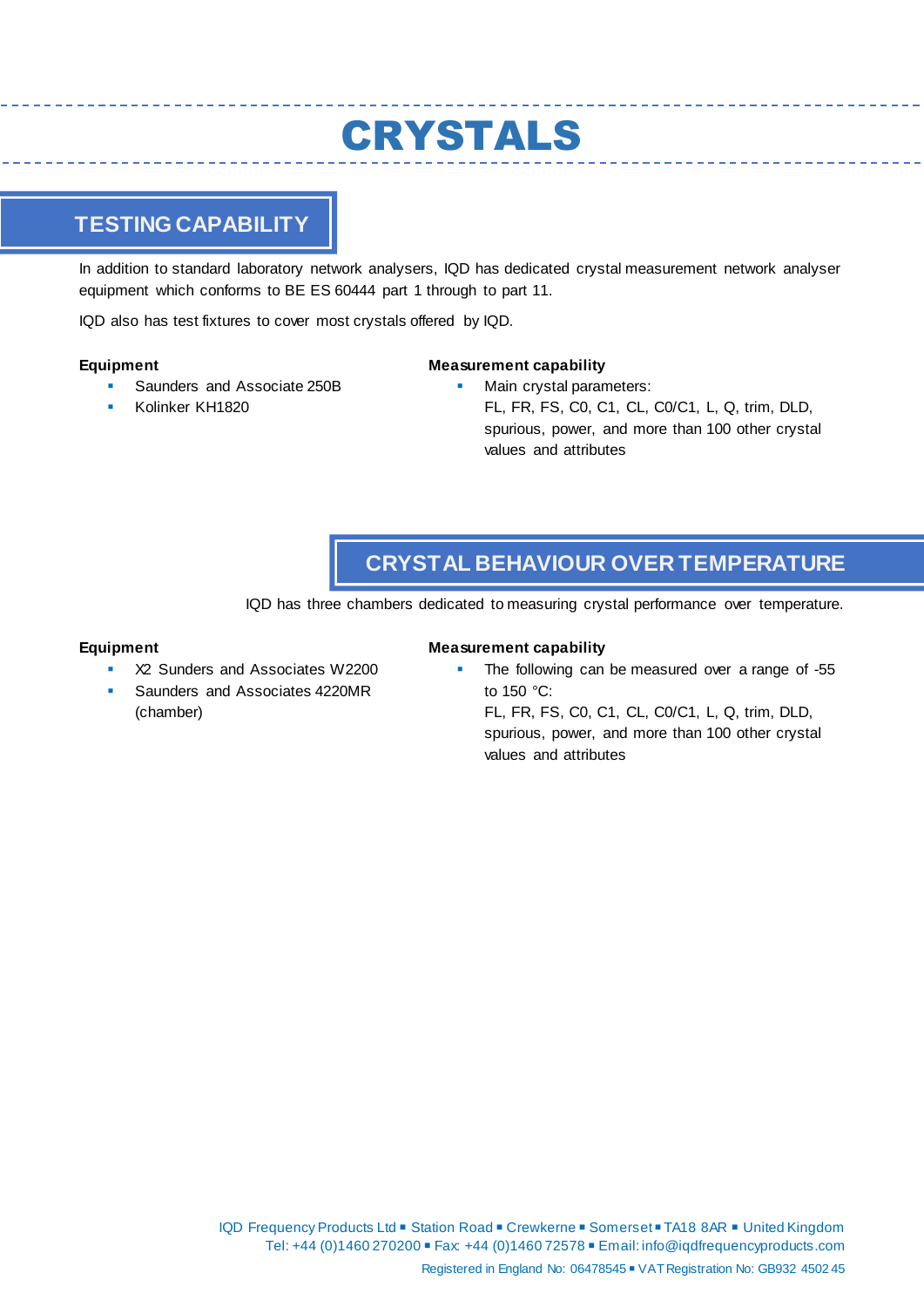## OSCILLATORS

## **TESTING CAPABILITY**

IQD uses industrial specific equipment which has been designed in-house specifically for our range of SPXOs, VCXOs, TCXOs, OCXOs as well as disciplined OCXOs and rubidium oscillators.

#### **Equipment**

- Power supply unit E3632a
- DMM 34461a
- Oscilloscope TDS5104
- Frequency counter 53230a

#### **Measurement capability**

- Frequency
- Current draw
- Waveform parameters (rise and fall time, duty cycle, and more than 100 other waveform values and attributes)

## **OSCILLATOR BEHAVIOUR OVER TEMPERATURE**

IQD has three chambers dedicated to measuring oscillator performance over temperature.

#### **Equipment**

- Saunders and Associates W2800
- Saunders and Associates 4220MR (chamber)

#### **Measurement capability**

- Frequency
- Current draw
- Waveform parameters (rise and fall time, duty cycle, and more than 100 other waveform values and attributes)

## **PHASE NOISE**

Through many years of experience we have developed test fixtures that minimises the effect on phase noise.

#### **Equipment**

Agilent E5052B

#### **Measurement capability**

- Phase Noise
- Phase Jitter

## **SHORT TERM STABILITY**

IQD has a number of frequency counters and appropriate software to measure short term stability, including:

#### **Equipment**

- Pendulum CNT91
- Keysight 53230a

#### **Measurement capability**

TIE, MTIE, TDEV, ADEV, AVAR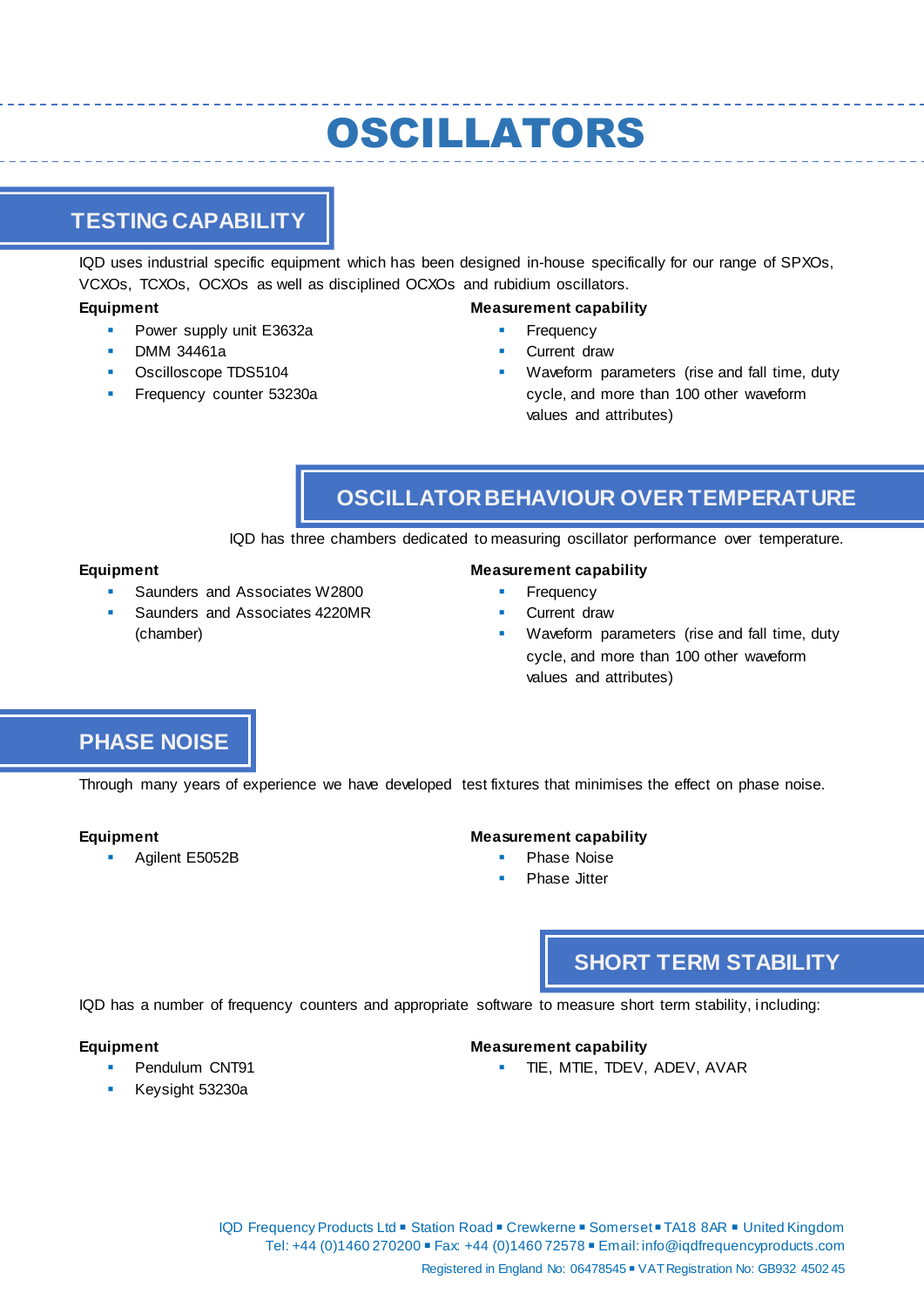## CRYSTALS & OSCILLATORS

## **AGEING**

IQD has dedicated equipment to measure the ageing effect of crystal and crystal oscillators.

#### **Equipment**

- In-house developed systems for crystals, MHz oscillators, TCXO's & watch crystals
- Ageing system PRA2360

#### **Capability**

**Capability** 

- Frequency change over time
- Accelerated ageing

### **BURN IN**

IQD has a number of ovens used to offer a static burn in service to customers, which reduces the ageing effect seen in the application.

#### **Equipment**

**Sanyo Gallenkemp OMT** 

### **MECHANICAL STRESS ANALYSIS**

IQD has the ability to perform the following mechanical tests:

PCB Flex

**Equipment** 

- Termination strength
- Solderability
- Resistance to solder heat (reflow profiling)
- Fine and gross leak testing
- Optical inspection

Pre-ageing

Dimensions checks

## **TAPE AND REEL SERVICES**

IQD can reel bulk product and also splice cut tape product.

#### **Capability**

- TM50 V-tech (makes complete reels)
- Splicer: joins two lengths of reel together or adds leader and follower to a tape
- Re-reeling Tape splicing

IQD Frequency Products Ltd ■ Station Road ■ Crewkerne ■ Somerset ■ TA18 8AR ■ United Kingdom Tel: +44 (0)1460 270200 ■ Fax: +44 (0)1460 72578 ■ Email: info@iqdfrequencyproducts.com Registered in England No: 06478545 ■ VAT Registration No: GB932 4502 45